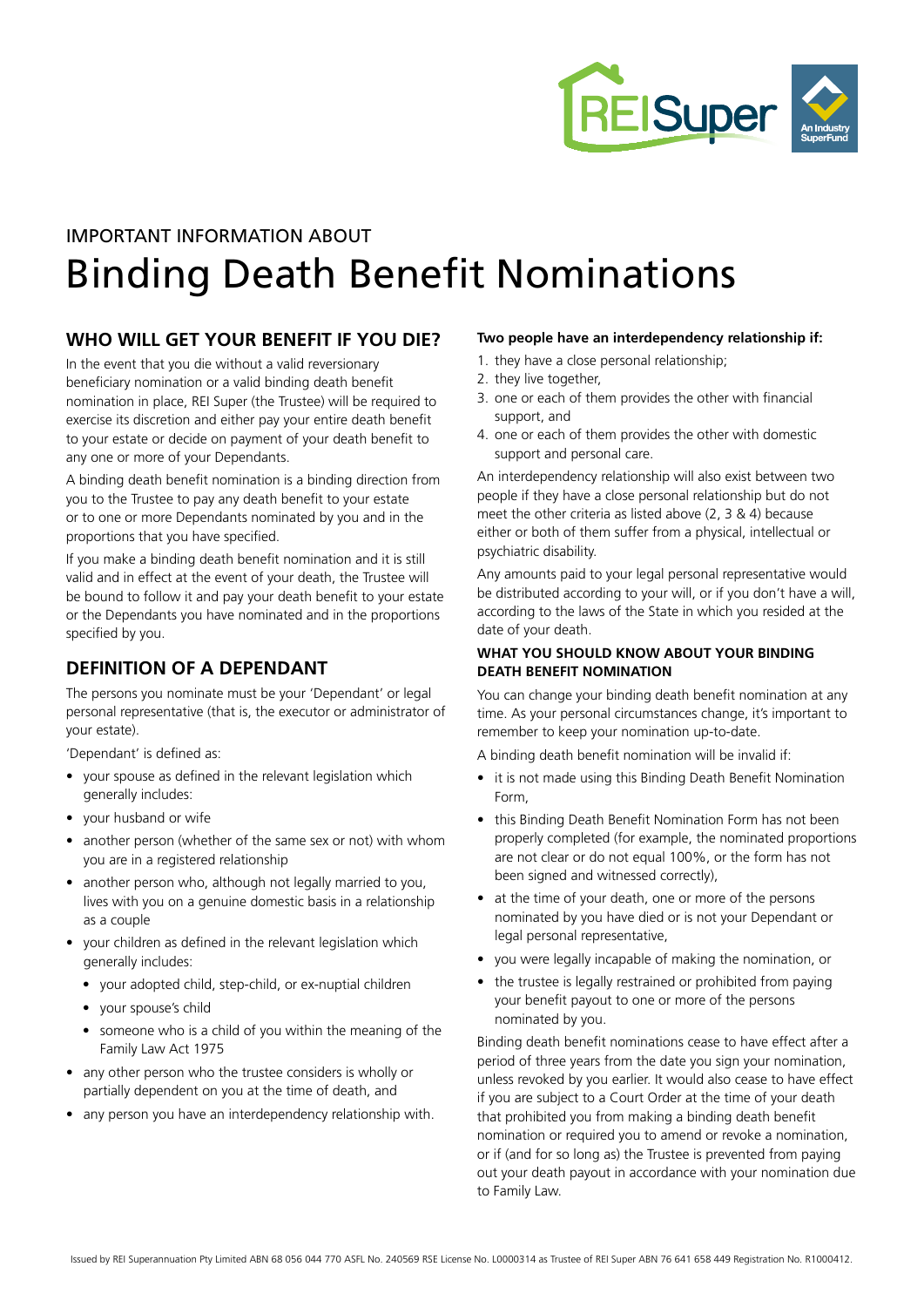

# REI Super and Pension Binding Death Benefit Nomination Form

Use this form if you want to make, amend or revoke a binding death benefit nomination.

To make or amend a binding death benefit nomination you must complete this form in full and sign and date it in the presence of two witnesses. Witnesses must be at least 18 years of age and neither of them can be nominated within this form. Each witness must also sign and date the form on the same day you sign the form in Step 4.

If you have more than one account in REI Super, please complete a separate form for each account.

As the Trustee can only accept a binding death benefit nomination with your original signature, you must print, sign and return this form by mail to REI Super.

### If you need help

For assistance completing this form you can call the Helpline on **1300 134 433**. We're here to help.

Please complete all sections of this form as applicable, sign at Step 3, and return the completed form to **REI Super**, **GPO Box, 4303, Melbourne, VIC 3001**

| Step 1 - Complete your personal details                                                                                        | Please print in black or blue pen,<br>in uppercase, one character per box. | $\boldsymbol{A}$<br>✓ |  |  |  |  |
|--------------------------------------------------------------------------------------------------------------------------------|----------------------------------------------------------------------------|-----------------------|--|--|--|--|
| We will use this information to verify your membership with REI Super<br>Member account number<br>Mr / Mrs / Ms / Miss / Other |                                                                            |                       |  |  |  |  |
| Given name                                                                                                                     |                                                                            |                       |  |  |  |  |
|                                                                                                                                |                                                                            |                       |  |  |  |  |
| Surname                                                                                                                        |                                                                            |                       |  |  |  |  |
| Date of birth                                                                                                                  |                                                                            |                       |  |  |  |  |
| Address                                                                                                                        |                                                                            |                       |  |  |  |  |
|                                                                                                                                |                                                                            |                       |  |  |  |  |
| Suburb                                                                                                                         | State                                                                      | Postcode              |  |  |  |  |
|                                                                                                                                |                                                                            |                       |  |  |  |  |
| Postal address (if different from above)                                                                                       |                                                                            |                       |  |  |  |  |
|                                                                                                                                |                                                                            |                       |  |  |  |  |
| Suburb                                                                                                                         | State                                                                      | Postcode              |  |  |  |  |
|                                                                                                                                |                                                                            |                       |  |  |  |  |
| If we have any questions about this form we will contact you on the details you provide below:                                 |                                                                            |                       |  |  |  |  |
| Daytime telephone<br>Mobile                                                                                                    |                                                                            |                       |  |  |  |  |
| E-mail                                                                                                                         |                                                                            |                       |  |  |  |  |
|                                                                                                                                |                                                                            |                       |  |  |  |  |
| You can change your personal details online by logging on to your account at reisuper.com.au.                                  |                                                                            |                       |  |  |  |  |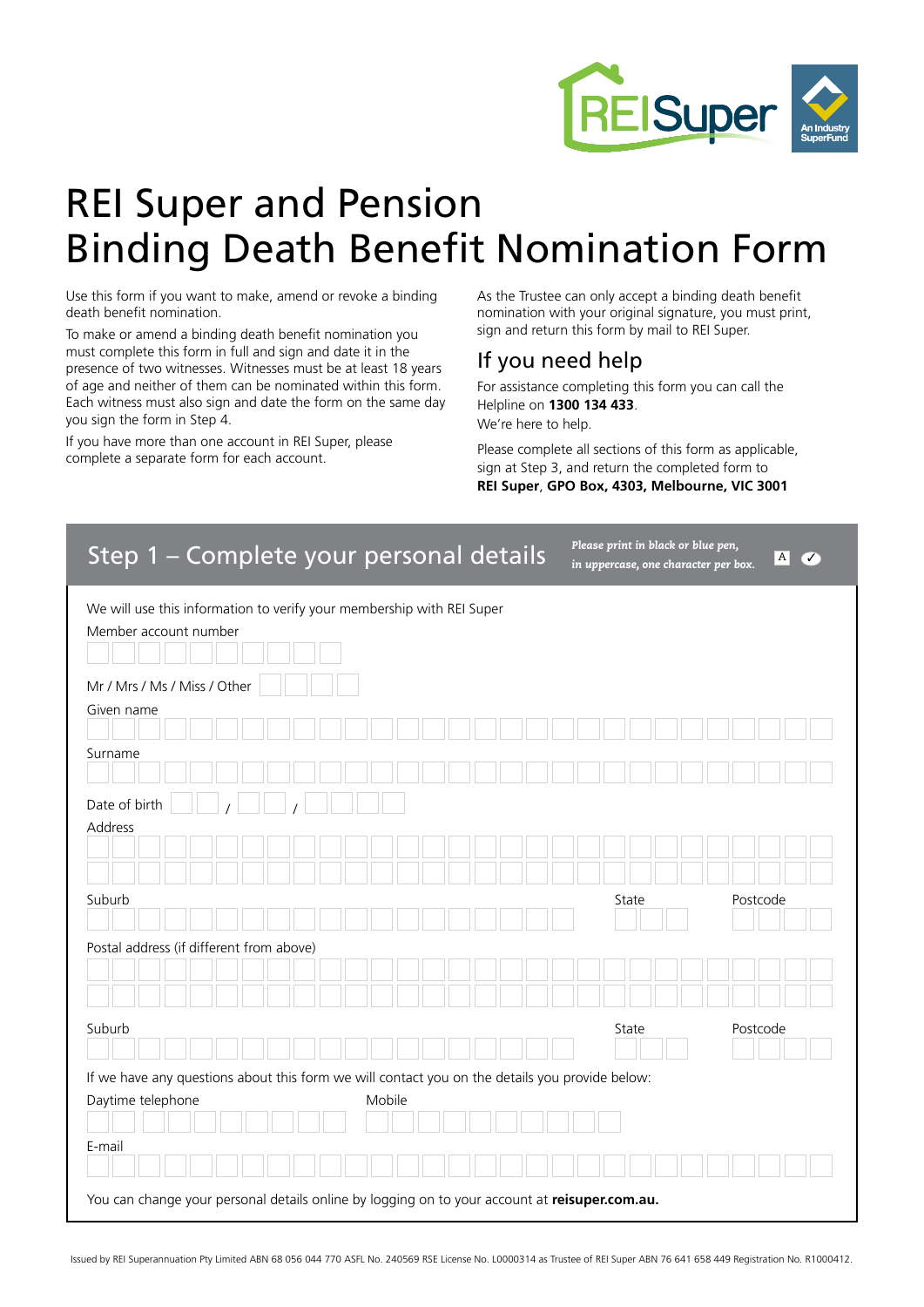|                                                                                                                                                                 |           | Make sure your nomination is valid:                                            |                                                                                                  |                                                                                                                                                                                                                                    |
|-----------------------------------------------------------------------------------------------------------------------------------------------------------------|-----------|--------------------------------------------------------------------------------|--------------------------------------------------------------------------------------------------|------------------------------------------------------------------------------------------------------------------------------------------------------------------------------------------------------------------------------------|
| Provide all the details requested for each nominated beneficiary in the section below and ensure that<br>$\bullet$<br>the total of your nominations equals 100% |           |                                                                                |                                                                                                  |                                                                                                                                                                                                                                    |
|                                                                                                                                                                 |           | Information section at the beginning of this form)                             |                                                                                                  | Only those people listed as a dependant can be nominated as your beneficiary (see the Important                                                                                                                                    |
|                                                                                                                                                                 | $\bullet$ |                                                                                |                                                                                                  | If you wish to nominate more than four beneficiaries, please copy this page and attach it to your                                                                                                                                  |
|                                                                                                                                                                 |           | form when you return it to us.                                                 |                                                                                                  |                                                                                                                                                                                                                                    |
|                                                                                                                                                                 |           |                                                                                |                                                                                                  |                                                                                                                                                                                                                                    |
|                                                                                                                                                                 |           | Step 2 – Nominate your beneficiaries                                           |                                                                                                  |                                                                                                                                                                                                                                    |
|                                                                                                                                                                 |           |                                                                                |                                                                                                  |                                                                                                                                                                                                                                    |
| Select one option ✔                                                                                                                                             |           |                                                                                |                                                                                                  |                                                                                                                                                                                                                                    |
|                                                                                                                                                                 |           |                                                                                |                                                                                                  | I would like to make a Binding Death Benefit Nomination that will revoke and replace any existing nomination,<br>including in the case of a pension account, any existing reversionary nomination. Please complete this section by |
|                                                                                                                                                                 |           |                                                                                | providing your new nominee details below and ensure your signature is witnessed.                 | I would like to revoke and not replace my existing Binding Death Benefit Nomination. You do not need to complete the                                                                                                               |
|                                                                                                                                                                 |           |                                                                                | rest of this section, please go to Step 3 to sign and date this form. No witnesses are required. |                                                                                                                                                                                                                                    |
|                                                                                                                                                                 |           | In the event of my death, I nominate that my death benefit be paid as follows: |                                                                                                  |                                                                                                                                                                                                                                    |
| <b>Name of First Nominee</b>                                                                                                                                    |           |                                                                                |                                                                                                  |                                                                                                                                                                                                                                    |
|                                                                                                                                                                 |           |                                                                                |                                                                                                  |                                                                                                                                                                                                                                    |
|                                                                                                                                                                 |           | Relationship to you (select one option only)                                   |                                                                                                  |                                                                                                                                                                                                                                    |
| Spouse                                                                                                                                                          | Child     | Financial Dependant                                                            | Interdependency Relationship                                                                     | Legal Personal Representative                                                                                                                                                                                                      |
| Address                                                                                                                                                         |           |                                                                                |                                                                                                  |                                                                                                                                                                                                                                    |
|                                                                                                                                                                 |           |                                                                                |                                                                                                  |                                                                                                                                                                                                                                    |
|                                                                                                                                                                 |           |                                                                                |                                                                                                  |                                                                                                                                                                                                                                    |
| Suburb                                                                                                                                                          |           |                                                                                |                                                                                                  | State<br>Postcode                                                                                                                                                                                                                  |
| Date of birth                                                                                                                                                   |           |                                                                                |                                                                                                  | Proportion of payout        <br>O/                                                                                                                                                                                                 |
| <b>Name of Second Nominee</b>                                                                                                                                   |           |                                                                                |                                                                                                  |                                                                                                                                                                                                                                    |
|                                                                                                                                                                 |           |                                                                                |                                                                                                  |                                                                                                                                                                                                                                    |
|                                                                                                                                                                 |           | Relationship to you (select one option only)                                   |                                                                                                  |                                                                                                                                                                                                                                    |
| Spouse                                                                                                                                                          | Child     | Financial Dependant                                                            | Interdependency Relationship                                                                     | Legal Personal Representative                                                                                                                                                                                                      |
| Address                                                                                                                                                         |           |                                                                                |                                                                                                  |                                                                                                                                                                                                                                    |
|                                                                                                                                                                 |           |                                                                                |                                                                                                  |                                                                                                                                                                                                                                    |
|                                                                                                                                                                 |           |                                                                                |                                                                                                  |                                                                                                                                                                                                                                    |
| Suburb                                                                                                                                                          |           |                                                                                |                                                                                                  | Postcode<br>State                                                                                                                                                                                                                  |
|                                                                                                                                                                 |           |                                                                                |                                                                                                  |                                                                                                                                                                                                                                    |
| Date of birth                                                                                                                                                   |           |                                                                                |                                                                                                  | Proportion of payout<br>$\%$                                                                                                                                                                                                       |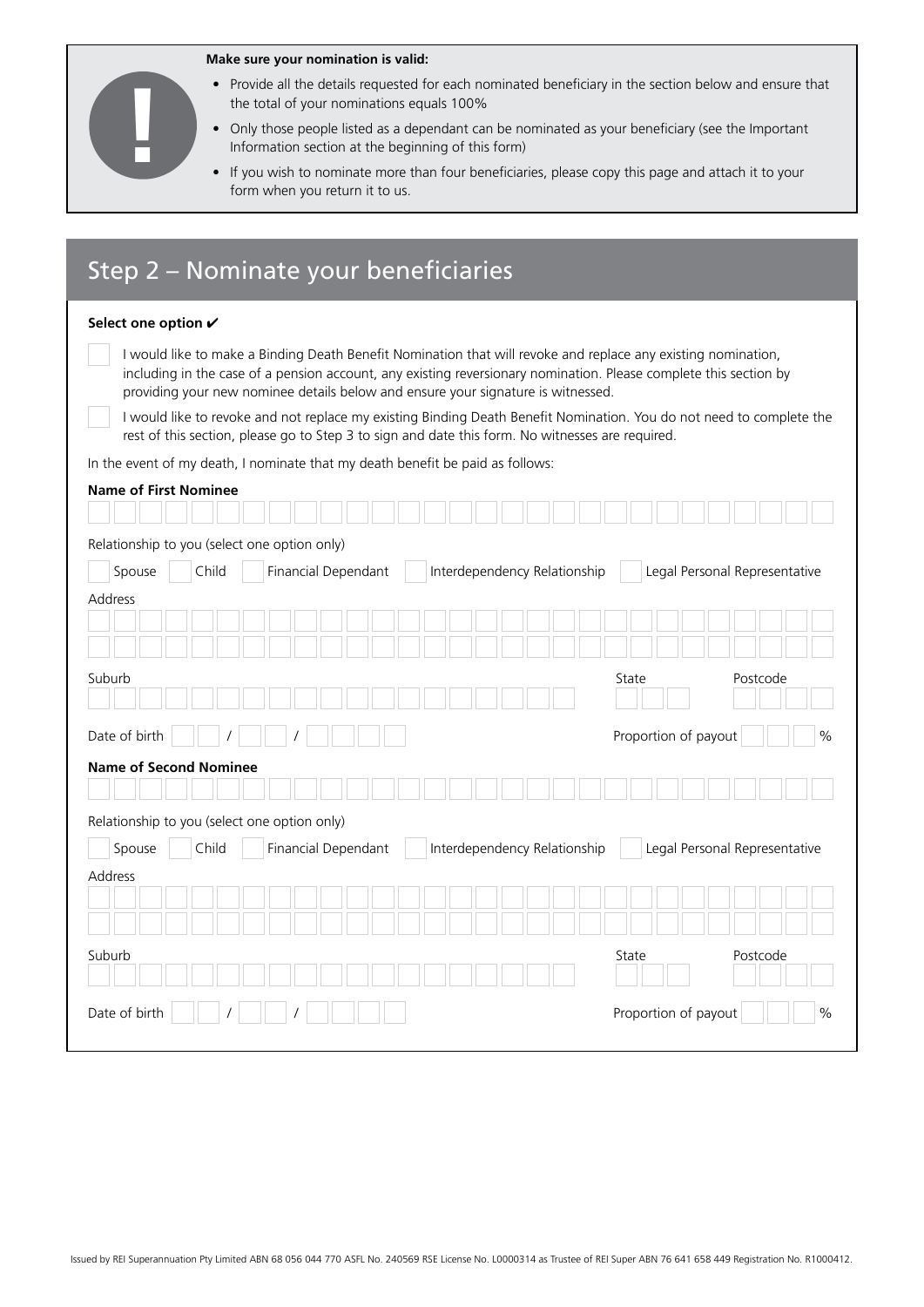## Step 2 – Nominate your beneficiaries - Continued

| <b>Name of Third Nominee</b>             |       |                     |                              |                               |  |  |
|------------------------------------------|-------|---------------------|------------------------------|-------------------------------|--|--|
| Relationship to you (select an option v) |       |                     |                              |                               |  |  |
| Spouse                                   | Child | Financial Dependant | Interdependency Relationship | Legal Personal Representative |  |  |
| Address                                  |       |                     |                              |                               |  |  |
|                                          |       |                     |                              |                               |  |  |
| Suburb                                   |       |                     |                              | State<br>Postcode             |  |  |
| Date of birth                            |       |                     |                              | Proportion of payout<br>$\%$  |  |  |
| <b>Name of Fourth Nominee</b>            |       |                     |                              |                               |  |  |
|                                          |       |                     |                              |                               |  |  |
| Relationship to you (select an option v) |       |                     |                              |                               |  |  |
| Spouse                                   | Child | Financial Dependant | Interdependency Relationship | Legal Personal Representative |  |  |
| Address                                  |       |                     |                              |                               |  |  |
|                                          |       |                     |                              |                               |  |  |
| Suburb                                   |       |                     |                              | Postcode<br>State             |  |  |
| Date of birth                            |       |                     |                              | Proportion of payout<br>$\%$  |  |  |
| $\%$<br>TOTAL (must equal 100%):         |       |                     |                              |                               |  |  |

## Your Privacy

The Fund is administered by us along with our service provider, Mercer Outsourcing Australia Pty Ltd (Mercer). We collect, use and disclose personal information about you in order to manage your superannuation benefits and give you information about your super. We may also use it to supply you with information about the other products and services offered by us and our related companies. If you do not wish to receive marketing material, please contact us on 1300 13 44 33.

Our Privacy Policies are available to view at reisuper.com.au or you can obtain a copy by contacting us on 1300 13 44 33.

If you do not provide the personal information requested, we may not be able to manage your superannuation.

We may sometimes collect information about you from third parties such as your employer, a previous super fund, your financial adviser, our related entities and publicly available sources.

We may disclose your information to various organisations in order to manage your super, including your employer, our professional advisers, insurers, our related companies which provide services or products relevant to the provision of your super, any relevant government authority that requires your personal information to be disclosed, and our other service providers used to assist with managing your super.

In managing your super your personal information will be disclosed to service providers in another country, most likely to Mercer's processing centre in India. Our Privacy Policies list all other relevant offshore locations.

Our Privacy Policies set out in more detail how we deal with your personal information and who you can talk to if you wish to access and seek correction of the information we hold about you. It also provides detail about how you may lodge a complaint about the way we have dealt with your information and how that complaint will be handled.

If you have any other queries in relation to privacy issues, you may contact us on 1300 13 44 33 or write to our Privacy Officer, GPO Box 4303, Melbourne VIC 3001.